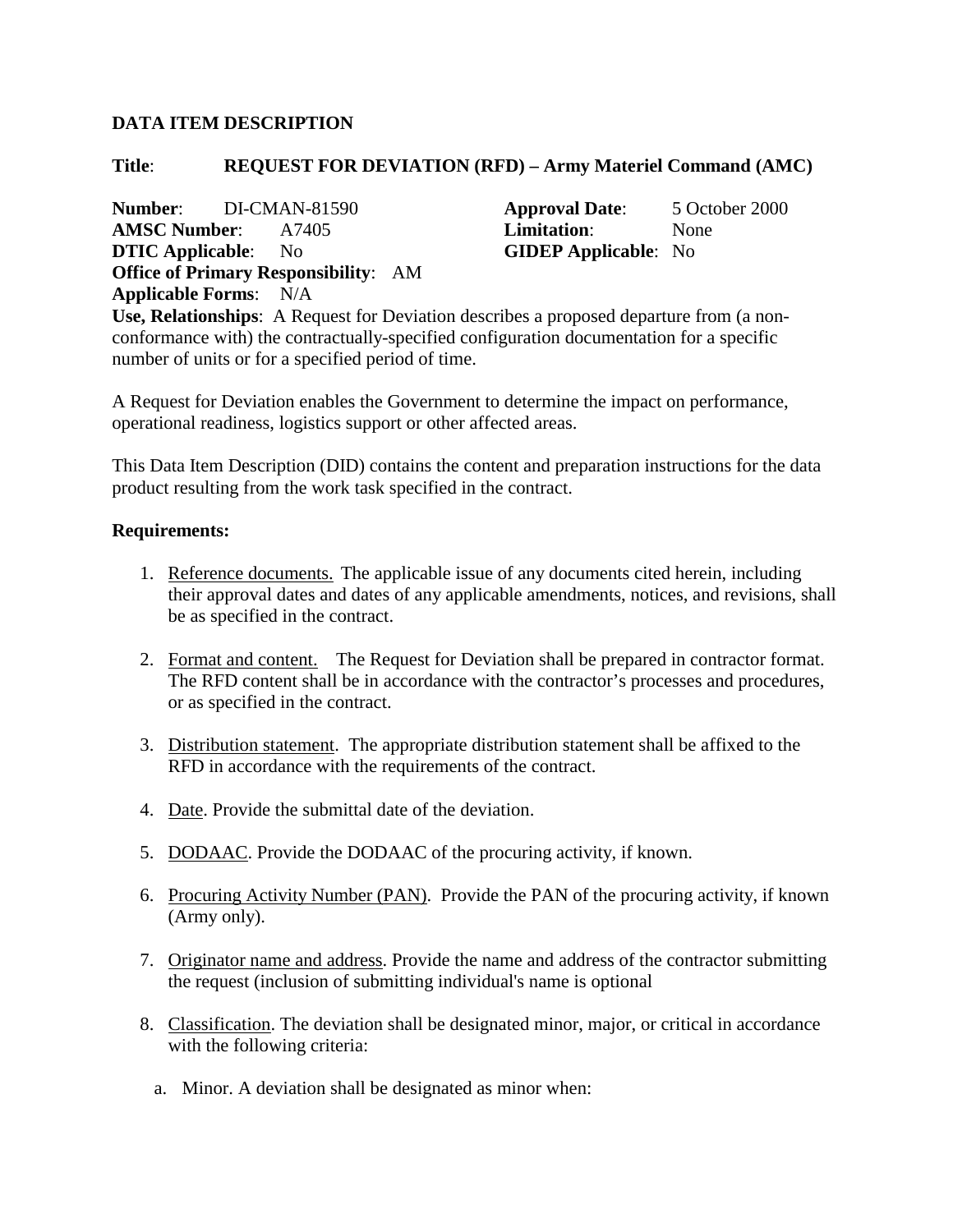- (1) The deviation consists of a departure which does not involve any of the factors listed in 8b or 8c or
- (2) When the configuration documentation defining the requirements for the item classifies defects in requirements and the deviations consist of a departure from a requirement classified as minor.
- b. Major. A deviation shall be designated as major when:
	- (1) The deviation consists of a departure involving:
		- (a) health
		- (b) performance
		- (c) interchangeability, reliability, survivability, maintainability, or durability of the item or its repair parts
		- (d) effective use or operation;
		- (e) weight and size; or
		- (f) appearance (when a factor) or
	- (2) When the configuration documentation defining the requirements for the item classifies defects in requirements and the deviations consist of a departure from a requirement classified as major.
- c. Critical. A deviation shall be designated as critical when:
	- (1) The deviation consists of a departure involving safety or
	- (2) When the configuration documentation defining the requirements for the item classifies defects in requirements and the deviations consist of a departure from a requirement classified as critical.
- 9. Designation for deviation.
	- a. Model/Type. Provide the model or type designation of the CI for which the request is being submitted. For CSCIs provide the CSCI identification.
	- b. CAGE Code. Provide the CAGE Code for the activity originating the deviation.
	- c. System designation. The system or top level CI designation or nomenclature assigned by the Government shall be entered, if known.
- 10. Deviation number. Deviation identification numbers shall be unique for each CAGE Code identified activity. Once a number is assigned, that number shall be retained for all subsequent submissions. Unless otherwise authorized by the Government, deviations shall be separately and consecutively numbered commencing with number one. As an alternative, numbers may be assigned from a separate series for each system that the contractor is producing. The number of characters in the deviation number, dash number, and type identification shall not exceed 32.
- 11. Configuration baseline affected. Indicate the affected baseline (See MIL-HDBK-61).
- 12. Are other system/configuration items affected? If yes, provide summary.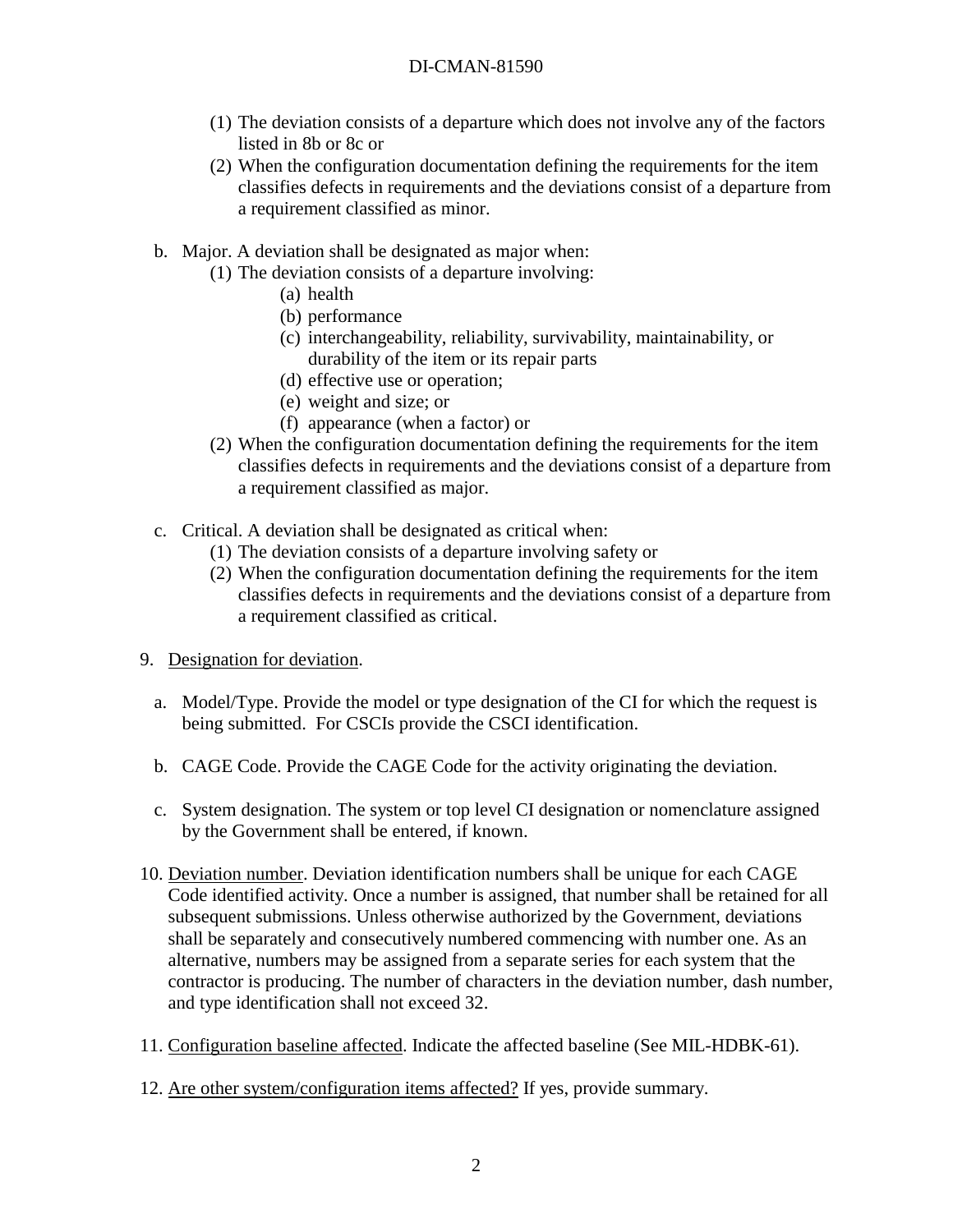- 13. Title of deviation. Provide a brief descriptive title of the deviation.
- 14. Contract number and line item. Provide the number(s) of all currently active contract(s) and the affected contract line item number(s) that are affected by the deviation.
- 15. Procuring contracting officer. Enter the procuring contracting officer's name, office symbol/code, and telephone number applicable to the CI shown in paragraph 18.
- 16. Configuration item nomenclature. Provide the Government assigned name and type designation, if applicable, or authorized name and number of the CI to which the deviation will apply.
- 17. Classification of defect (CD).
	- a. CD number. If either a Government or contractor's CD applies, enter the number assigned.
	- b. Defect number. If a CD applies, enter the defect number(s) which correspond(s) with the characteristic(s) from which an authorized deviation is desired.
	- c. Defect classification. If a CD applies state the proper classification of the defect number(s) entered in paragraph 17b.
- 18. Name of lowest part/assembly affected. An appropriate descriptive name of the part(s) shall be given here without resorting to such terms as "Numerous bits and pieces".
- 19. Part number or type designation. Enter the part number(s) of the part(s) named in paragraph 18 or type designation/nomenclature if applicable.
- 20. Effectivity. Define the effectivity of the proposed RFD by entering, as applicable, the quantity of items affected, the serial numbers of the items affected, or the lot number(s) applicable to the lot(s) affected by the deviation being requested.
- 21. Recurring Deviation. If this is a recurring deviation, reference the previous correspondence, the request number, and corrective action to be taken in paragraph 27. In addition provide rationale why recurrence was not prevented by previous corrective action and/or accomplished design change.
- 22. Effect on cost/price. Provide the estimated reduction or price adjustment. If no change in price, cost, or fee, so state with rationale. The request for deviation shall include the specific consideration that will be provided to the Government if this "non-conforming" unit(s) (See FAR Part 46.407) is accepted by the Government.
- 23. Effect on delivery schedule. State the effects on the contract delivery schedule that will result from both approval and disapproval of the request for deviation.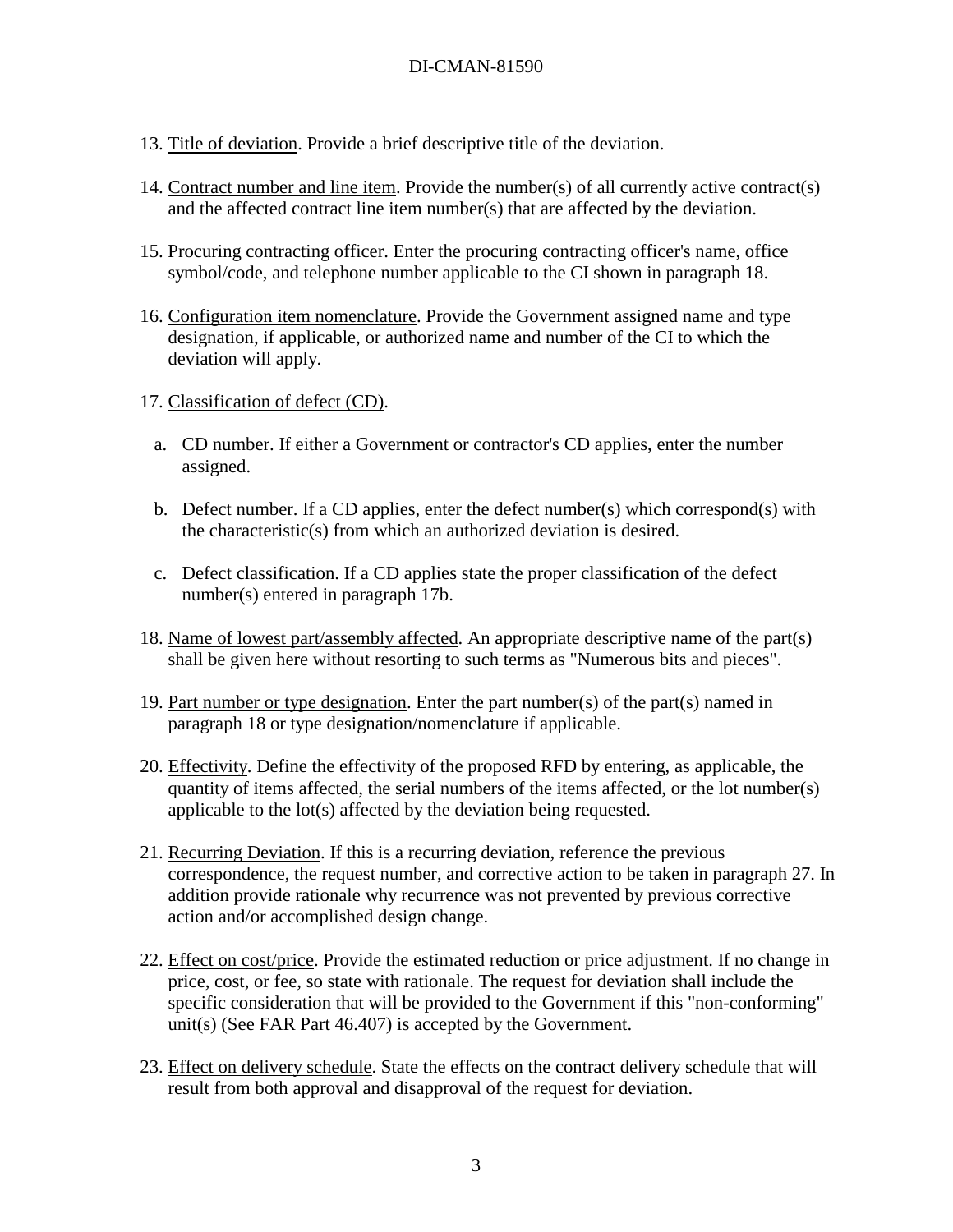- 24. Effect on integrated logistics support, interface, or software. If there is no effect on logistics support or the interface, provide a statement to that effect. If the deviation will have an impact on logistics support or the interface, describe such effects.
- 25. Description of deviation. Describe the nature of the proposed departure from the technical requirements of the configuration documentation. The deviation or waiver shall be analyzed to determine whether it affects any of the factors listed below. Describe any effect on each of these factors (marked drawings should be included when necessary to provide a better understanding of the deviation):
	- a. Effect on Product Configuration Documentation or Contract.
		- (1) Performance
		- (2) Weight-balance-stability (aircraft)
		- (3) Weight-Moment (other equipment)
		- (4) Technical Data
		- (5) Nomenclature
	- b. Effect on Operational Employment
		- (1) Safety
		- (2) Survivability
		- (3) Reliability
		- (4) Maintainability
		- (5) Service Life
		- (6) Operating Procedures
		- (7) Electromagnetic Interference
		- (8) Activation Schedule
		- (9) Critical Single Point Failure Items
		- (10) Interoperability
	- c. Other Considerations
		- (1) Interface
		- (2) Other Affected Equipment/Government Furnished Equipment (GFE)/Government Furnished Parts (GFP)
		- (3) Physical Constraints
		- (4) Computer Programs and Resources
		- (5) Rework of other equipment
		- (6) System Test Procedures
		- (7) Warranty/Guarantee
		- (8) Parts Control
		- (9) Life Cycle Costs
- 26. Need for deviation. Explain why it is impossible or unreasonable to comply with the configuration documentation within the specified delivery schedule. Also explain why a deviation is proposed in lieu of a permanent design change.